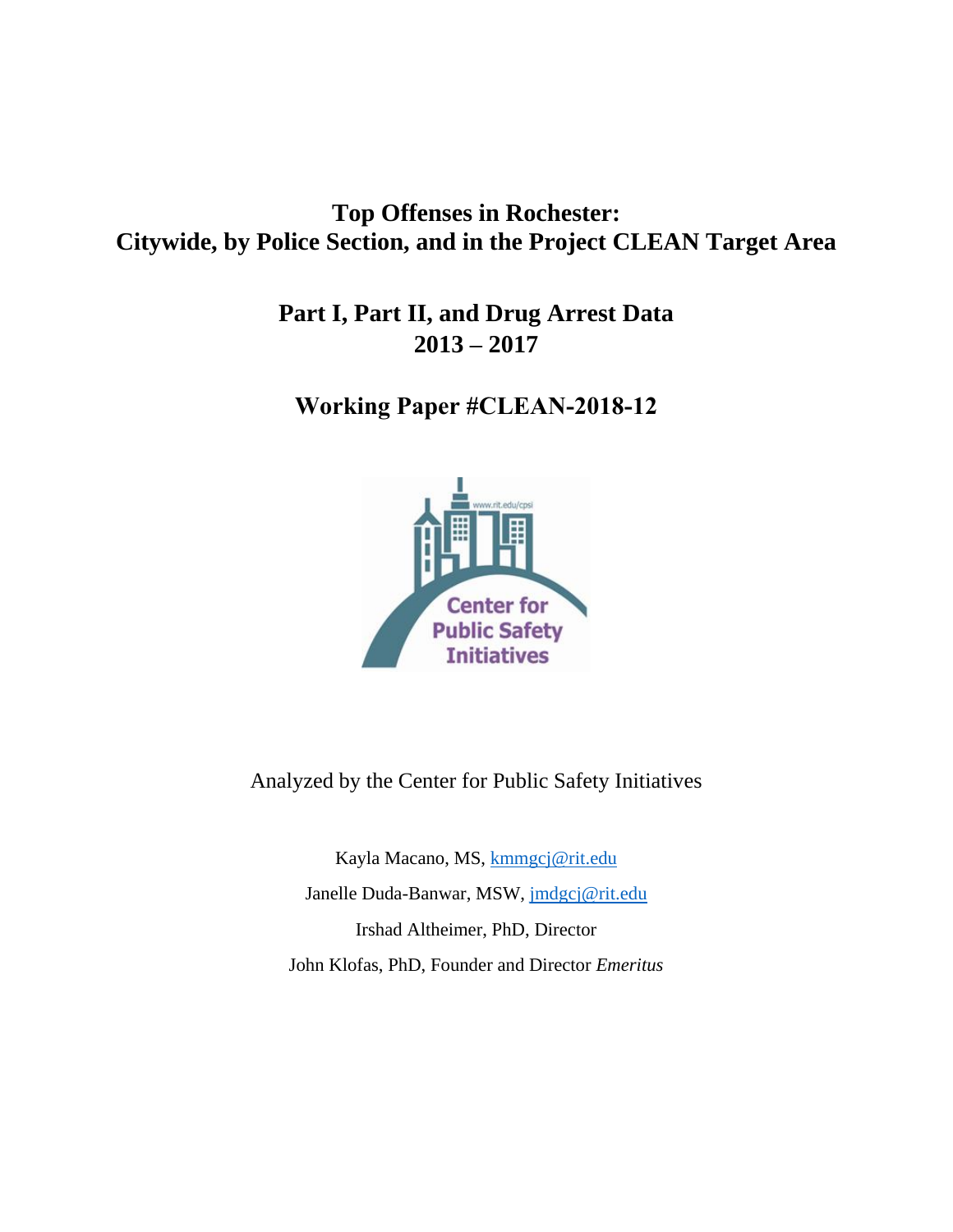### **Breakdown of Top Offenses in Rochester, NY**

Across the City of Rochester, between 2013 and 2017, there were 115,089 total offenses. This includes Part I Offenses and Part II arrests, which includes drug arrests. The data have been coded based on New York State Penal Law, and given general description names (e.g., Burglary, versus Burglary 3<sup>rd</sup>: Illegal Entry, Burglary 2<sup>nd</sup>: Illegal Entry, Burglary 2<sup>nd</sup>, Burglary Illegal Entry, etc.).

## **Offense Category Breakdown**



Almost half of all offenses in the City of Rochester are Part I Offenses<sup>1</sup>. Part II Offenses<sup>2</sup> make up just over one-third of all offenses in the City. Finally, Violations<sup>3</sup> comprise about 20% of the total offenses over this time period. There were 13 offenses from 2013 – 2017 that did not fall into these types, and were categorized as "other", and are not shown in this pie chart. Within these offenses, the majority are property crimes<sup>4</sup> (59%), followed by non-violent 'Other Part II' crimes (23%).

 $\overline{\phantom{a}}$ <sup>1</sup> Part I offenses include: criminal homicide, forcible rape, robbery, aggravated assault, burglary. Larceny, motor vehicle theft, and arson (FBI)

<sup>2</sup> Part II offenses include simple assault, forgery/fraud, embezzlement, stolen property, gambling, disorderly conduct, etc. (FBI)

<sup>3</sup> "Violation" means an offense, other than a "traffic infraction", for which a sentence to a term of imprisonment in excess of fifteen days cannot be imposed (YPD Crime)

<sup>&</sup>lt;sup>4</sup> "Property crime includes the offenses of burglary, larceny-theft, motor vehicle theft, and arson. The object of the theft-type offenses is the taking of money or property, but there is no force or threat of force against the victims. The property crime category includes arson because the offense involves the destruction of property" (DOJ, 2010, para. 1)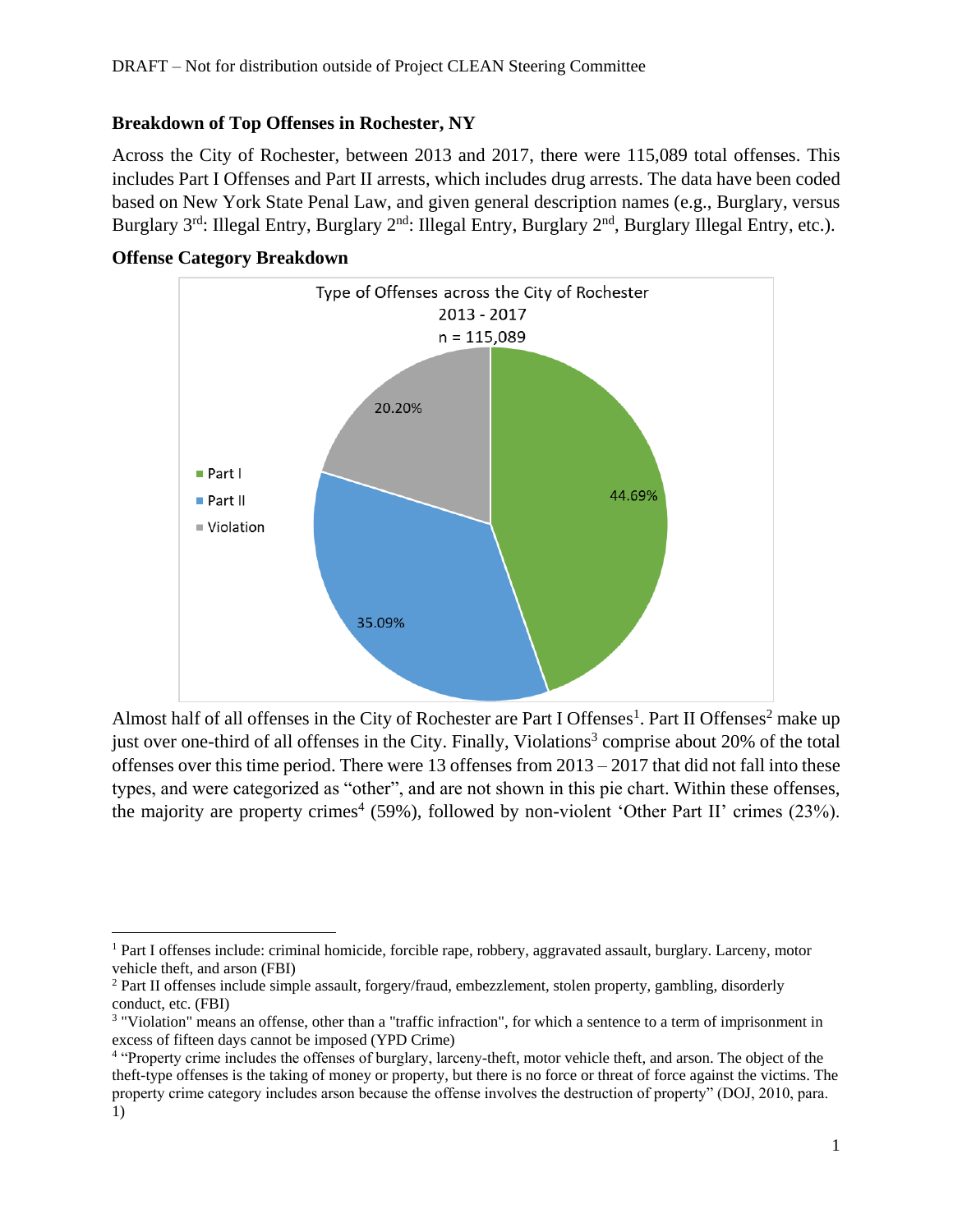Violent crimes<sup>5</sup> made up 9% of all offenses, drug offenses (based on PL 220 and 221; NYS Law, n.d.) made up 5%, and disorder crimes<sup> $6$ </sup> made up 3%).

The map below shows the five Rochester Police Patrol Sections, as well as the Project CLEAN Target Area, and three hot spot areas within this area. This map will help visually as we break down the top offenses across the city, within each section, and within the Target Area.



<sup>&</sup>lt;sup>5</sup> "Violent crime is composed of four offenses: murder and non-negligent manslaughter, forcible rape, robbery, and aggravated assault. Violent crimes are defined in the UCR Program as those offenses which involve force or threat of force" (DOJ, 2010, para. 1)

<sup>&</sup>lt;sup>6</sup> "Disorderly conditions, such as graffiti or loitering" (NIJ, n.d., para. 1).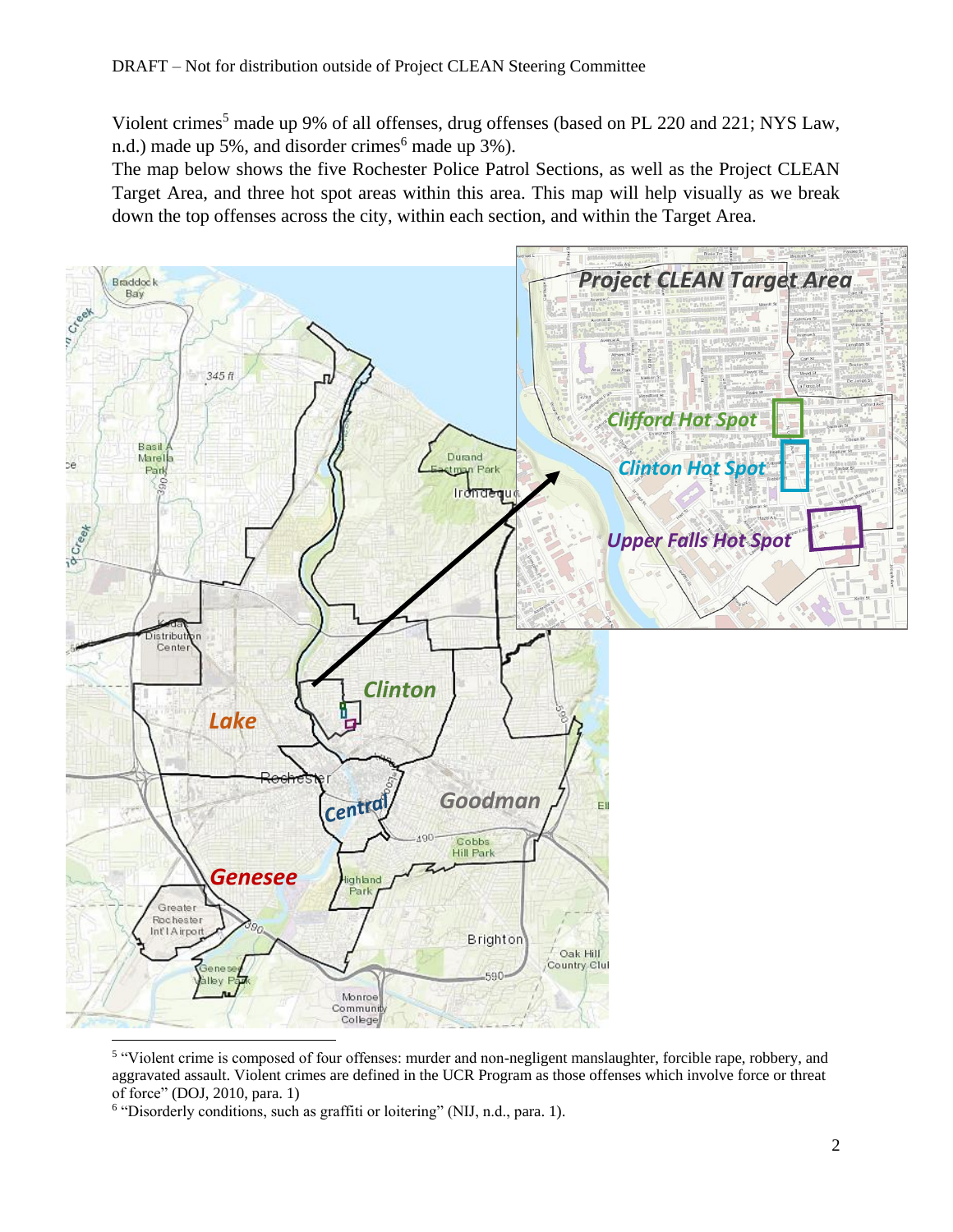

Across the City of Rochester there were 115,089 offenses between 2013 and 2017. Of these, Petit Larceny (theft of something valued at \$1,000 or less) was the most common, accounting for 21% of all offenses, followed by Harassment-related offenses (16%), and Criminal Mischief (15%). After these top offenses, the offenses drop off quite a bit. The first drug-related offense, drug possession, is ranked  $6<sup>th</sup>$  across the city, (about 5% of all offenses between 2013 and 2017).

<sup>7</sup> GOVT RELATED include offenses such as official misconduct, obstruction of justice, resisting arrest, fleeing police, etc.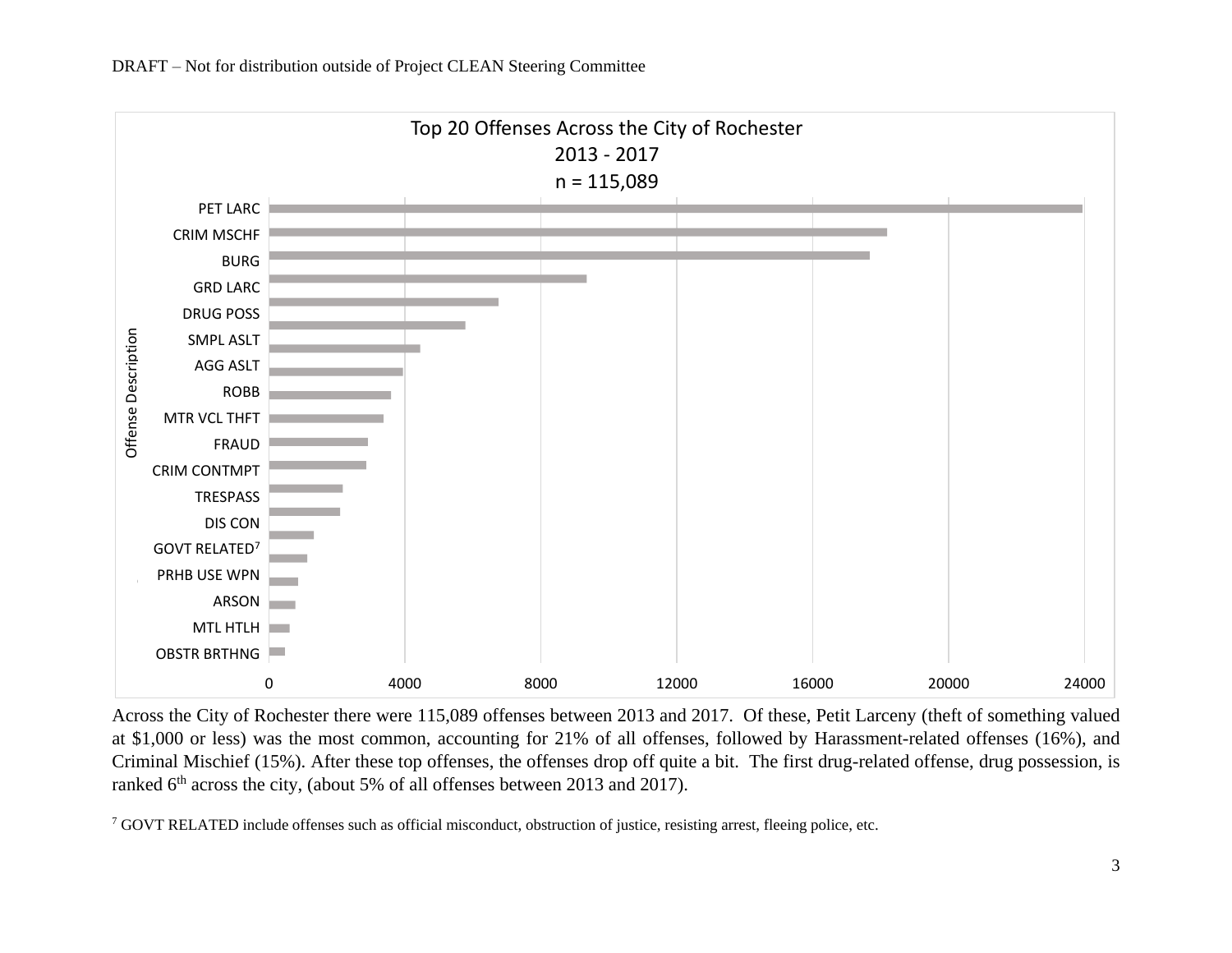

DRAFT – Not for distribution outside of Project CLEAN Steering Committee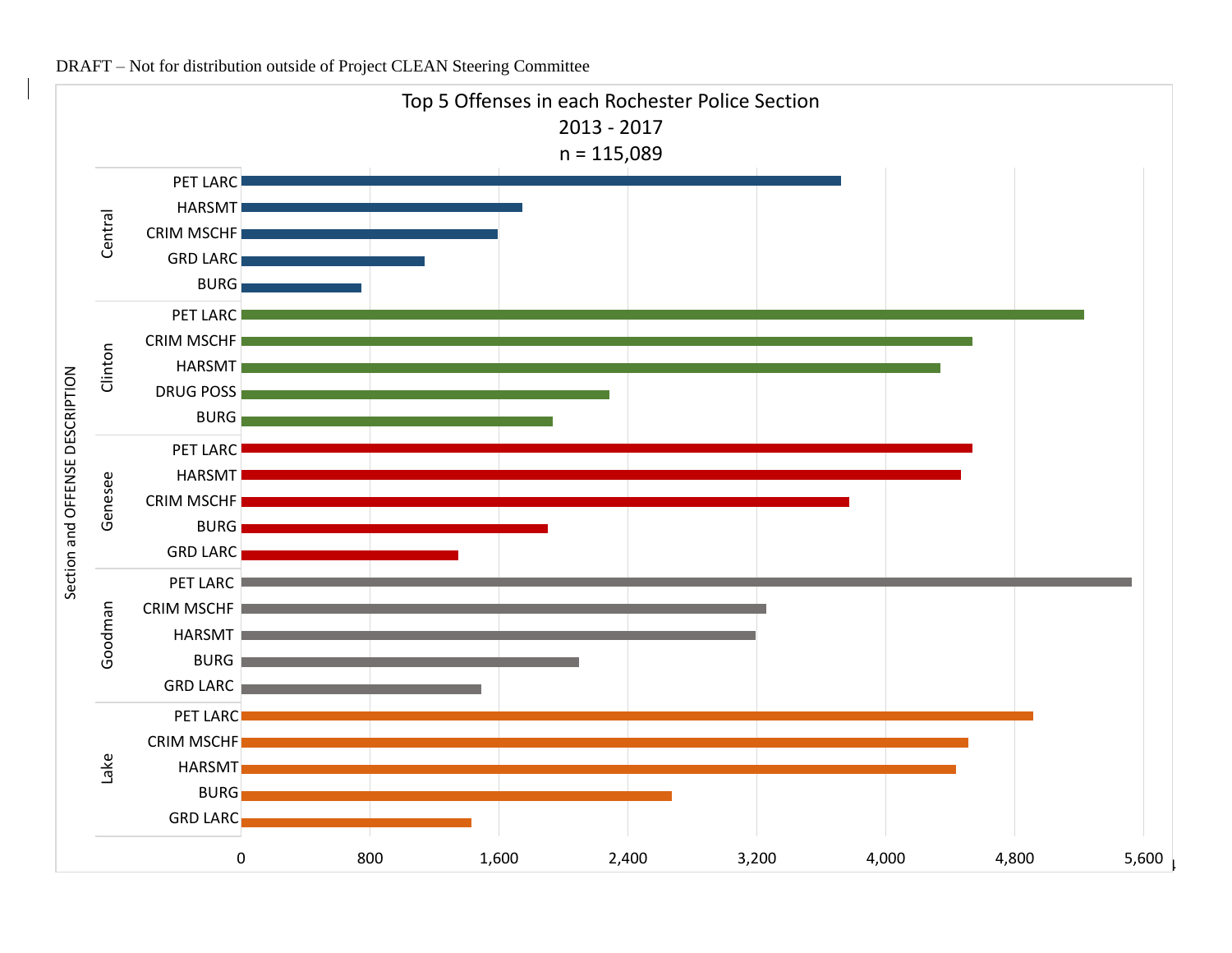Across the five Police Sections, the highest offense types are similar to the citywide top offenses. Petit Larceny is, again, the most common offense across each Section, accounting for 28% of all offenses in Central Section, 18% in Clinton Section, 19% in Genesee Section, 25% in Goodman Section, and 18% in Lake Section.

Criminal Mischief and Harassment change slightly between  $2<sup>nd</sup>$  and  $3<sup>rd</sup>$  most common across the sections, but are in the top 3 across the city as well.

The Clinton Section is the only RPD Section that has a drug-related offense in the top 5 most frequent offenses between 2013 and 2017. Drug possession offenses account for 8% of all offenses in the Clinton Section. The Clinton Section has a higher percentage of drug possession offenses compared to the city as a whole (8% versus 5%). Drug possession offenses accounted for 4% of Central Section's offenses, 5% of Genesee Section's total offenses, 2% in Goodman Section and 4% in Lake Section; these are all lower than the citywide amount (with the exception of Genesee Section, the percentage is the same).

Drug sale offenses are the 23<sup>rd</sup> highest offense type across the City, making up 0.32% of all offenses over five years. Within each Police Section, drug sale-related arrests make up less than 0.6% of all offenses (Clinton Section is the highest). Interviews with law enforcement revealed the challenges behind making more drug arrests. These challenges include manpower issues (e.g., RPD operates with 1 officer per car, but Vice A calls require 2 officers to respond, further straining the Department's resources) and drug sellers and users dispersing immediately when officers respond to the call.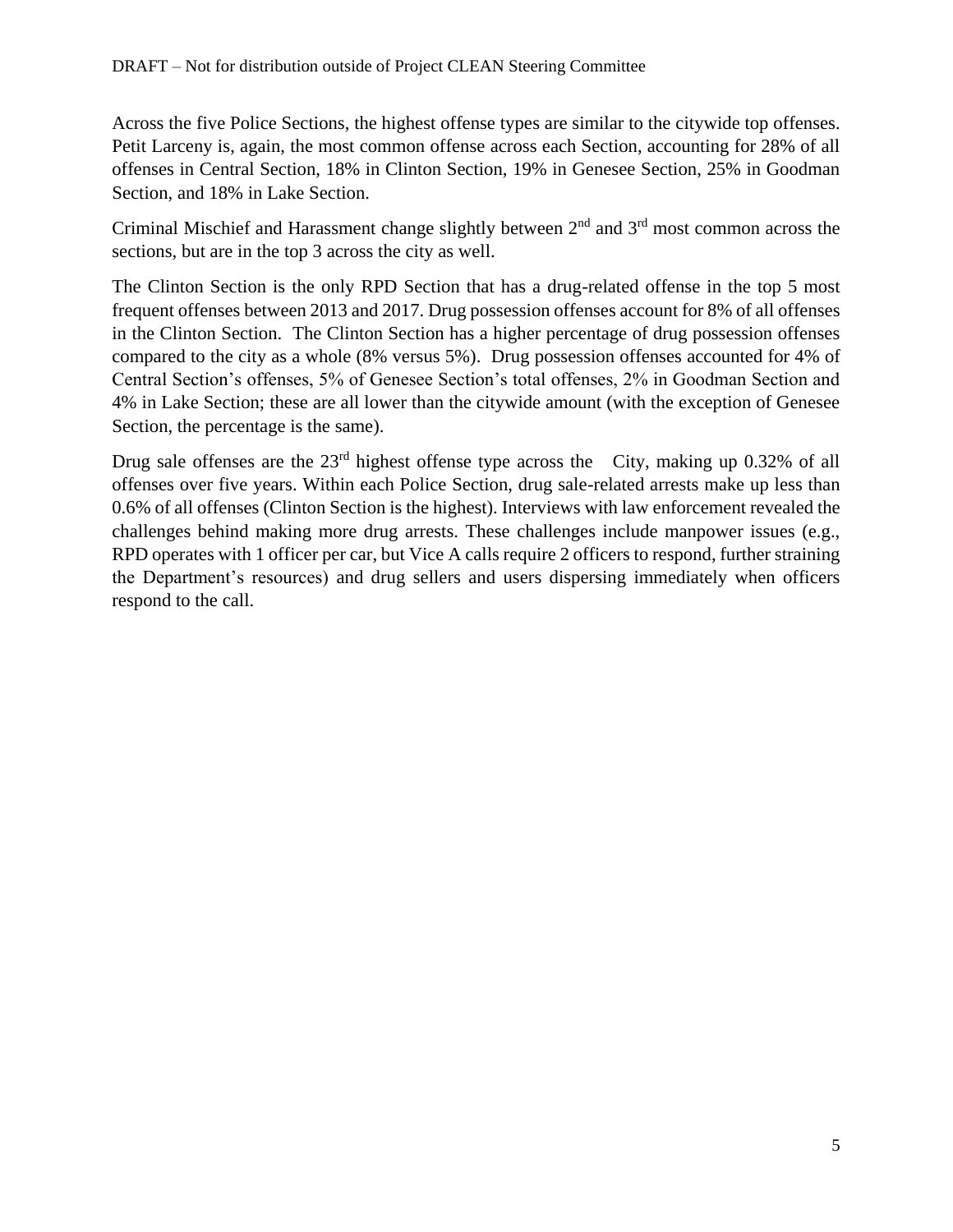

Similar to the rest of the City, Petit Larceny was the most frequent offense committed between 2013 and 2017 in the Project CLEAN Target area; Petit Larceny accounted for 20% of total offenses in the Target Area (n = 912). Drug possession offenses were a close second, at 16% of all offenses over five years. Drug sales accounted for just under 1.5% of all offenses ( $n = 63$ ). Five of the top 20 offenses were directly related to theft, which may also be related to drug use and sales. The remaining 17 offense types not in this chart accounted for less than 0.5% each, but involved offenses such as forgery, loitering, public alcohol consumption/intoxication, gambling and panhandling.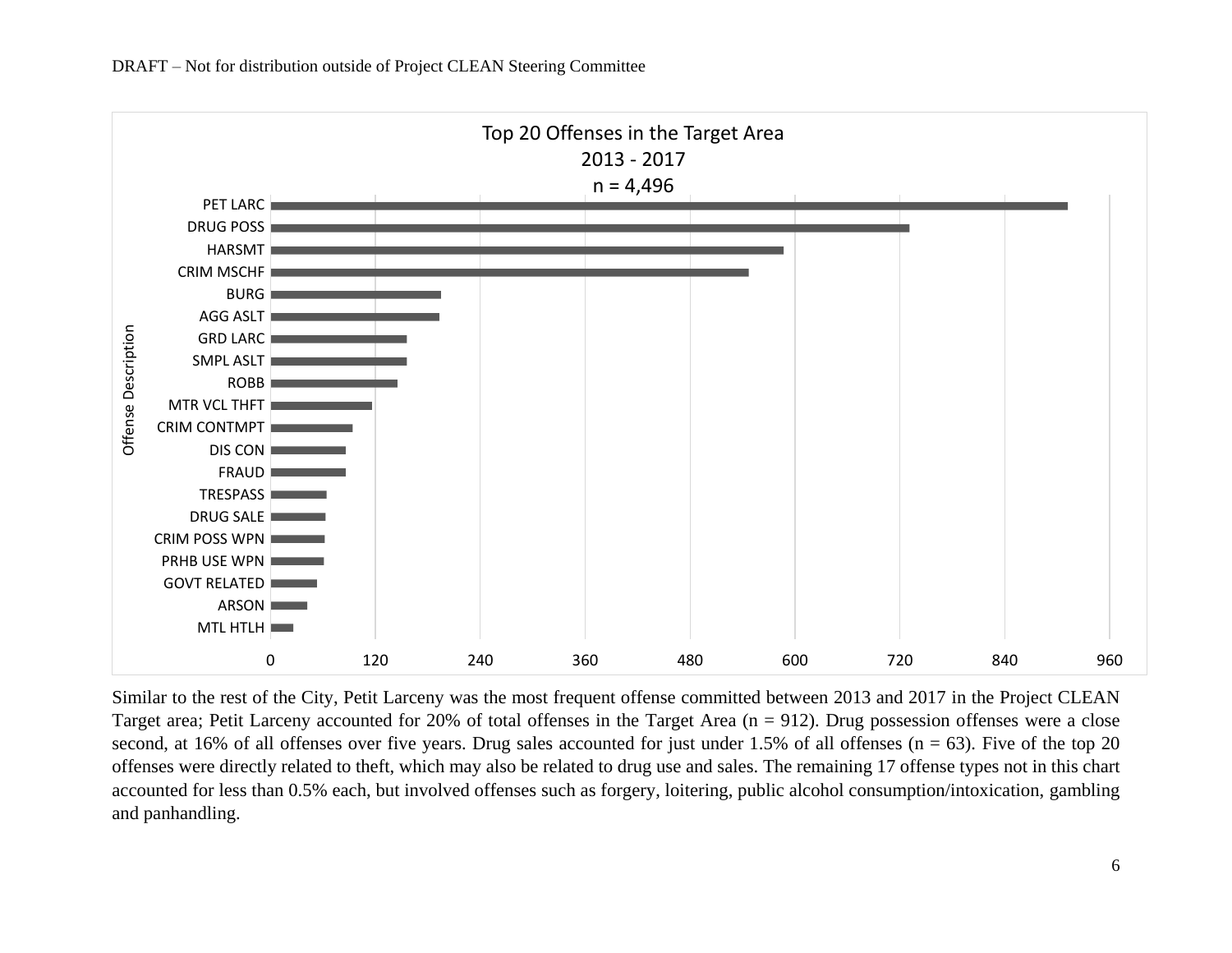

Drug possession offenses in the Clifford hot spot accoutned for over one quarter of all offenses from 2013 – 2017 (27%), followed by Petit Larceny at 10%, and aggravated assault at 7%. Drug sales accounted for 0.9% of offenses in the Clifford hot spot.Many of these top offenses could be related to drug activity (e.g., robbery, trespassing, burglary). The remaining seven offense types not pictured in the above chart include forgery, offenses reltaed to judicial proceedings (e.g., intimidating a witness) and panhandling; however, each occurred once in the five year period.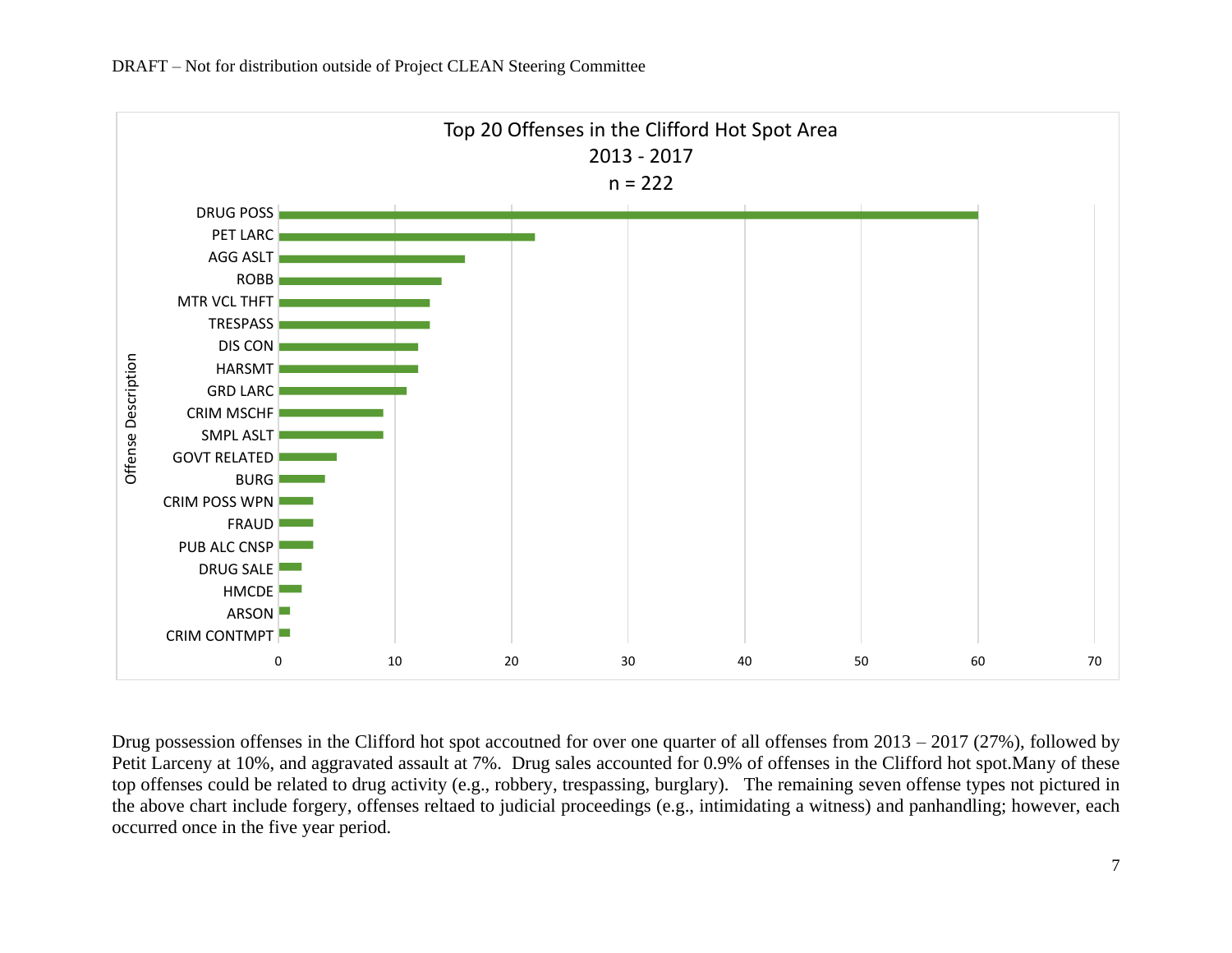

Like the Clifford hot spot, drug possession offenses were the top offense type in the Clinton hot spot area (n = 96, 35% of all offenses). Harassment and Petit Larceny are the next most frequent offenses, each with 20 occurrences between 2013 and 2017 (7% of all offenses). Drug sales offenses account for 4% of all offenses in the Clinton hot spot, which is greater than the Target Area and the Clifford hot spot area.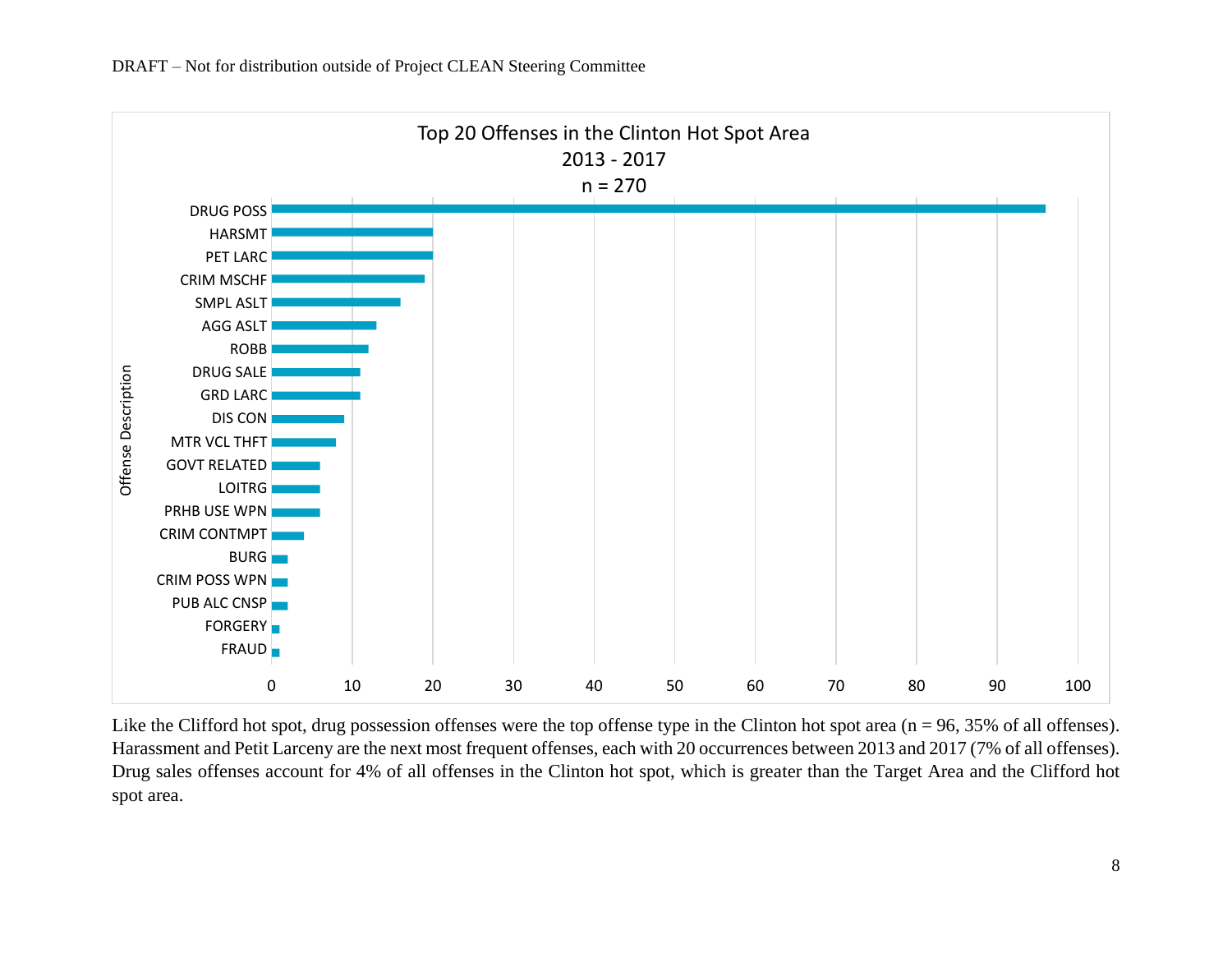

**The top offense in the Upper Falls Hot Spot is Petit Larceny**, at  $66\%$  ( $n = 469$ ), but is not shown in this chart to allow the variation in other offenses to be recognized (see chart with petit larceny included at end of this paper). The second most frequent offense is Harassment, at 8%, followed by drug possession at 7%. The large amount of theft in this hot spot is consistent with the makeup of the area it covers; there are larger retail stores in this plaza that fall victim to theft. This is consistent with interview findings from residents and law enforcement. The lack of drug sale arrests in the Upper Falls hot spot are also consistent with interviews with residents and individuals in recovery; the sales are more likely to occur down the N. Clinton corridor, that this plaza is the place to use after buying.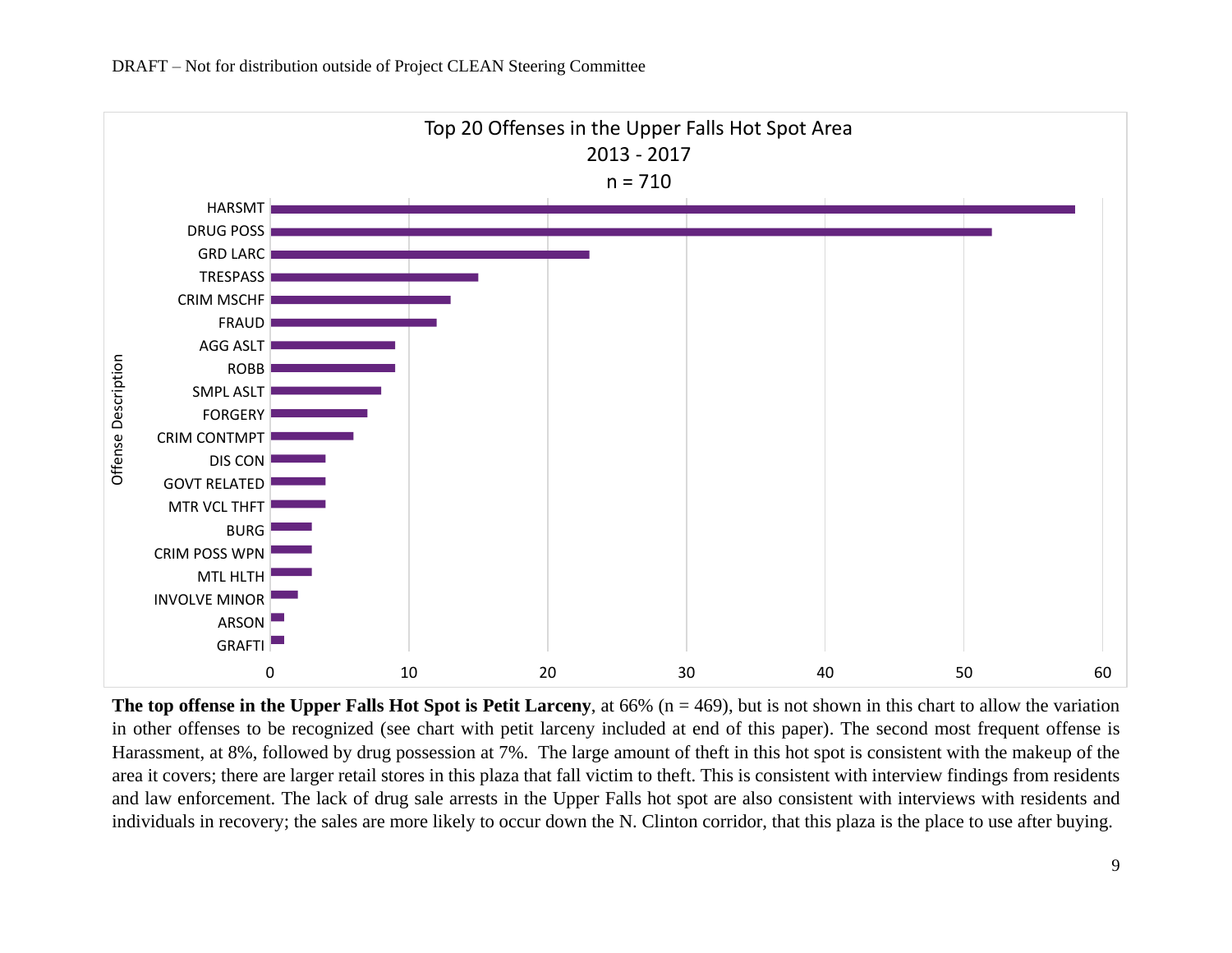#### **Discussion**

Overall, the top offense types are generally consistent across the City of Rochester, its five Police Sections, and the Project CLEAN Target Area (Petit Larceny, Harassment and Criminal Mischief). One exception is that the top five crimes in the Clinton hot spot include a drug crime, unlike any of the other four Police Sections. Looking at micro hot spots, the top offenses do shift based on the nature of the area (the El Camino neighborhood has been identified as the place to buy drugs for the last several decades by residents, law enforcement and individuals in recovery). This shift includes a higher amount of drug possession and drug sale arrests.

Over five years, there were 2,287 drug possession arrests made in the Clinton Police Section, the highest of any police section in the city. There is both a heroin and marijuana market in this neighborhood. Previous analyses conducted by CPSI revealed that the non-marijuana arrests are concentrated along the North Clinton corridor in the project area, while marijuana arrests are concentrated along Roth St. and Avenue A.

Violent crime is not a top crime within any of the five police sections across the city, although it is prioritized. This is also consistent in the Project CLEAN Target Area and hot spot areas, which is confirmed in interviews; heroin use and sales are not associated with large amounts of serious violence. However, aggravated assaults were the third highest offense in the Clifford hot spot, which may be a result of drug deals gone wrong. It will be important to track all crime, and specifically drug crime and violent crime, as strategies are implemented to disrupt the open-air heroin market. Understanding how crime is impacted by the strategies will help to modify or adapt the strategies.

#### **References**

- National Institute of Justice (n.d.). Disorder Policing. Retrieved from <https://www.crimesolutions.gov/PracticeDetails.aspx?ID=68>
- New York State Law (n.d.). *Penal Law Violation*. Retrieved from <http://ypdcrime.com/penal.law/violations.htm>
- New York State Law. (n.d.). *Controlled Substance Offenses*. Retrieved from <http://ypdcrime.com/penal.law/article220.htm>
- New York State Law (n.d.). *Offenses Involving Marihuana*. Retrieved from <http://ypdcrime.com/penal.law/article221.htm>
- United States Department of Justice, Federal Bureau of Investigation. (2010). *Property Crime*. Retrieved from [https://ucr.fbi.gov/crime-in-the-u.s/2010/crime-in-the-u.s.-2010/property](https://ucr.fbi.gov/crime-in-the-u.s/2010/crime-in-the-u.s.-2010/property-crime)[crime](https://ucr.fbi.gov/crime-in-the-u.s/2010/crime-in-the-u.s.-2010/property-crime)
- United States Department of Justice, Federal Bureau of Investigation. (2010). *Violent Crime*. Retrieved from [https://ucr.fbi.gov/crime-in-the-u.s/2010/crime-in-the-u.s.-2010/violent](https://ucr.fbi.gov/crime-in-the-u.s/2010/crime-in-the-u.s.-2010/violent-crime)[crime](https://ucr.fbi.gov/crime-in-the-u.s/2010/crime-in-the-u.s.-2010/violent-crime)